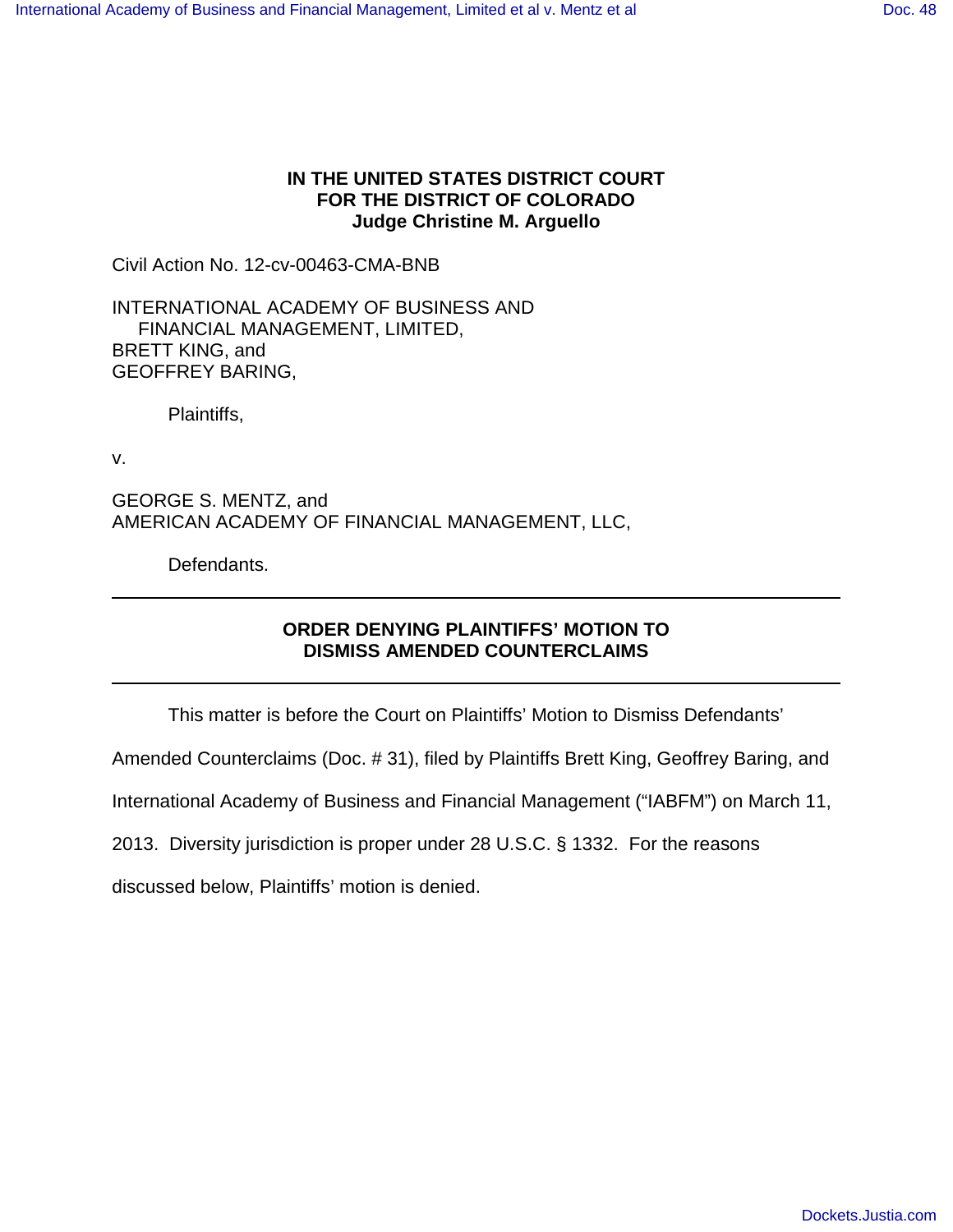### **I. BACKGROUND**

# **A. FACTS**[1](#page-16-0)

1

Defendant/Counterclaim Plaintiff George Mentz ("Mentz") is the founder and chairman of Defendant/Counterclaim Plaintiff American Academy of Financial Management, LLC ("AAFM") (collectively, "Defendants"). (Doc. # 30, ¶ 3.) A United States entity, AAFM is a professional society with more than 50,000 members, associates, and affiliates in more than 150 countries. (Id., ¶ 4.) It offers professional designations as well as professional development, certification, and copyrighted training programs. AAFM also evaluates educational partners, promotes and sanctions training, and adopts trademarks and certification and service marks. (Id.)

Plaintiffs/Counterclaim Defendants Brett King ("King") and Geoffrey Baring ("Baring") are both Australian citizens. (Doc.  $\#$  1,  $\P\P$  2, 3.) King was employed by AAFM from 2004 to 2007 as a trainer, event coordinator, webmaster, and teacher; from March 2007 until he resigned on March 4, 2009, King worked under contract to AAFM as a training affiliate. (Doc. # 14, ¶ 10.) Baring served as a trainer and teacher for AAFM from 2006 until he was terminated in March 2009. (Id. at ¶ 11.) "Following their service to AAFM," King and Baring formed Plaintiff/Counterclaim Defendant IABFM (id., ¶ 13), a non-profit worldwide professional society of financial practitioners incorporated and principally doing business in Hong Kong (Doc. # 1, ¶¶ 1, 9, 10).

<span id="page-1-0"></span> $1$  Unless otherwise noted, the following facts are allegations from Defendants' Amended Counterclaims (Doc. # 30 at 4-13) and are deemed true for purposes of the instant motion.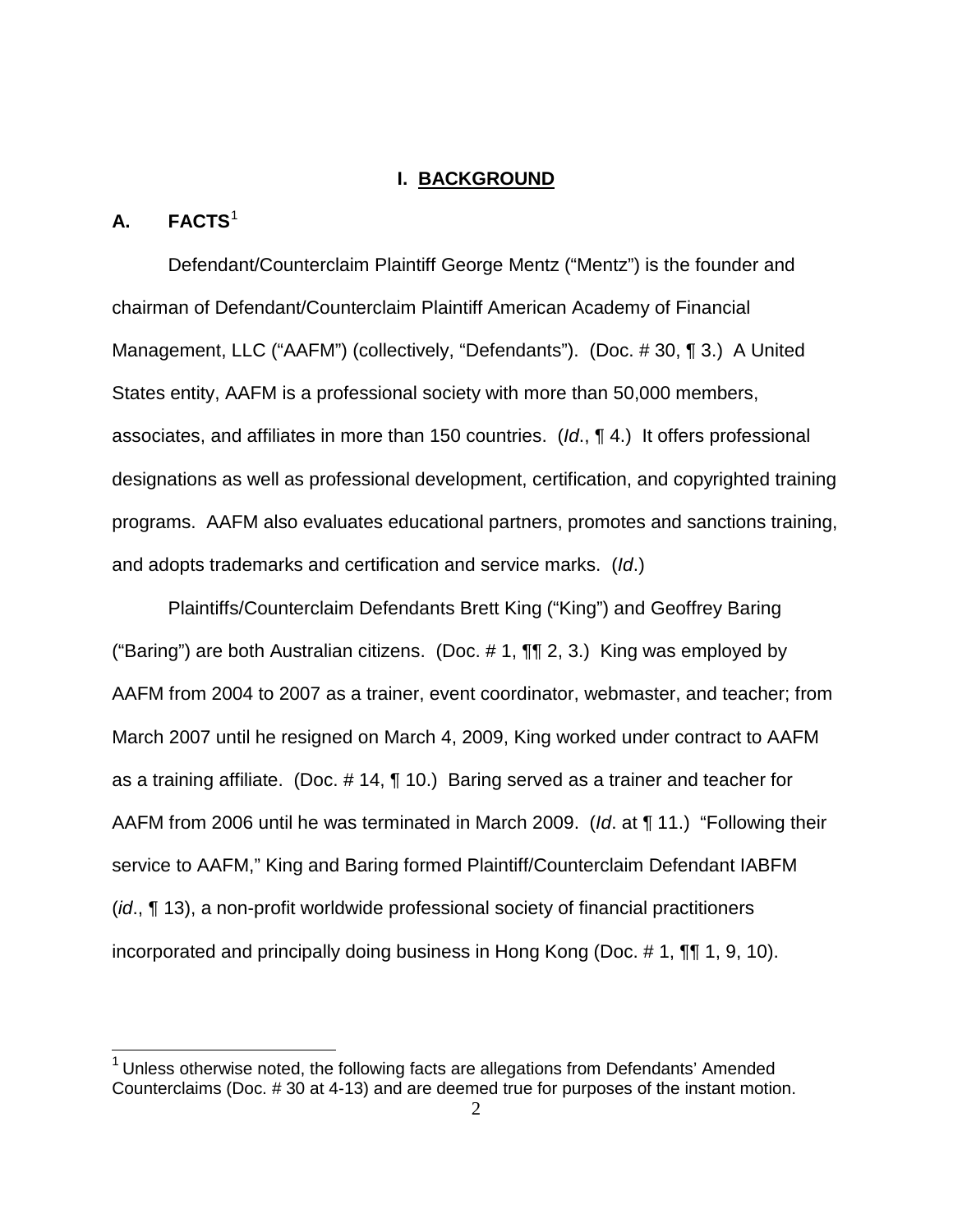King and Baring had access to AAFM's intellectual property "during their contractual service to AAFM." (Doc. # 14, ¶ 14.) As a condition of King's representation of AAFM, he signed an agreement prescribing acknowledgments and covenants regarding AAFM's intellectual property, fees owed to Defendants, conditional use of service marks and designations, and non-disclosure of AAFM's confidential and trade secret information. (Id., 112.) Baring also "acknowledged and confessed to such agreement." (Id.)

Defendants allege that Plaintiffs converted Defendants' property to their own use (id., ¶ 15), sold such property to Defendants' customers (id., ¶ 16), committed fraud and identity theft "using sophisticated Phishing methods" to intercept AAFM customer funds (id., ¶ 17), and published false and defamatory emails about Defendants "which are still on the internet" (id., ¶ 18). Defendants do not dispute Plaintiffs' allegation that IABFM offers no services in the U. S. and has no domestic membership among its over 200,000 members and affiliates located in 145 countries. (Doc. # 1, ¶¶ 17, 19.)

#### **B. PROCEDURAL HISTORY**

Plaintiffs initiated this civil action on February 23, 2012, bringing state law tort claims for business disparagement, tortious interference with prospective business advantage, and defamation. (Id., ¶¶ 82-139.) In their answer, Defendants brought twelve counterclaims: (1) breach of contract, (2) defamation, (3) service mark infringement, (4) violation of the Colorado Consumer Protection Act, (5) copyright infringement, (6) civil theft, (7) civil conspiracy, (8) intentional interference with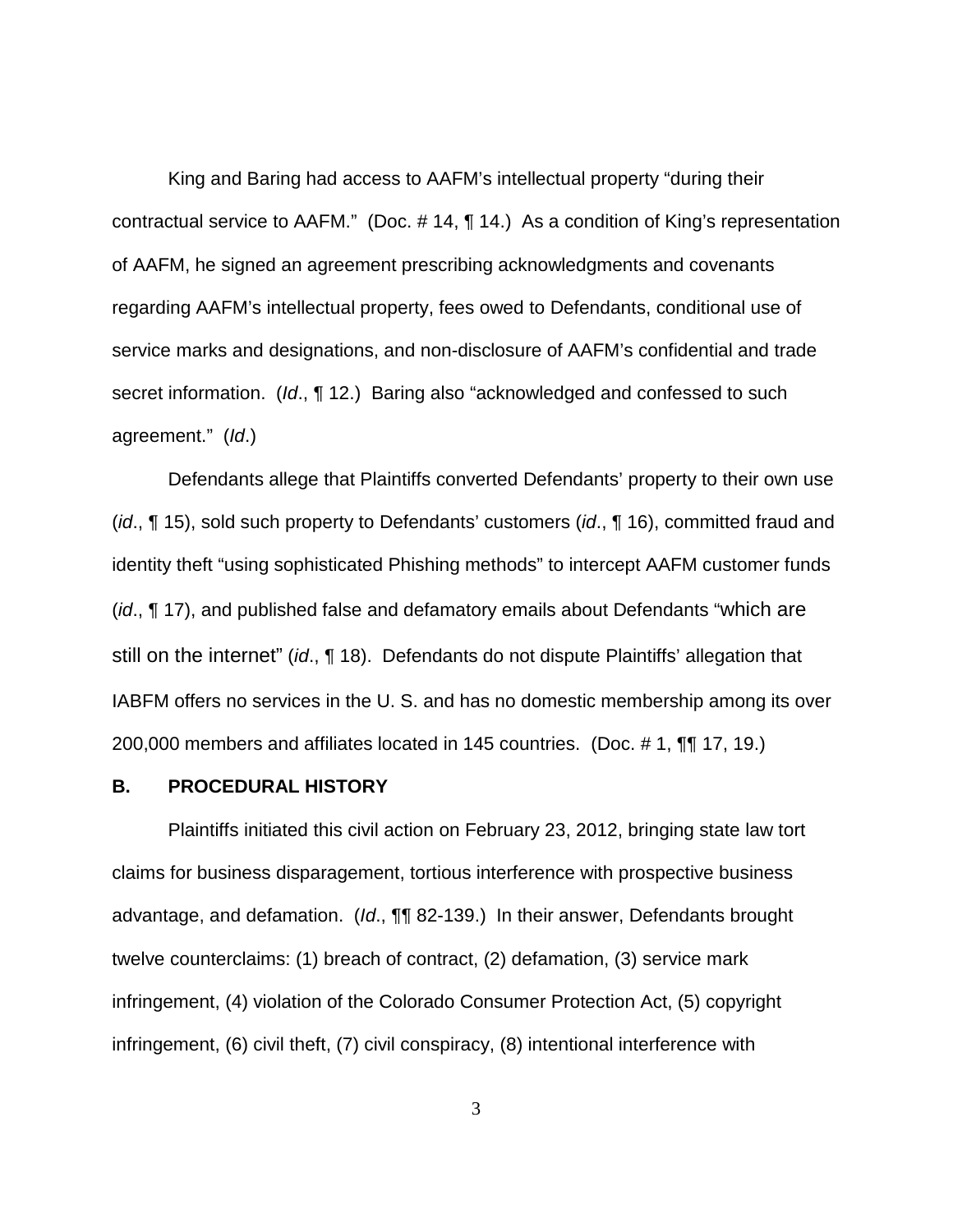contractual relationships, (9) misappropriation of confidential information and trade secrets, (10) violation of the Computer Fraud and Abuse Act, (11) violation of the Electronic Communications Privacy Act, and (12) application for injunctive relief. (Doc. # 14, **¶¶** 19-110.) Plaintiffs moved to dismiss Defendants' counterclaims, and the Court granted the motion in part and denied it in part, allowing Defendants to file amended counterclaims. Int'l Acad. of Bus. & Fin. Mgmt., Ltd. v. Mentz, No. 12-CV-00463-CMA-BNB, 2013 WL 212640 (D. Colo. Jan. 18, 2013) (unpublished).

Defendants filed seven amended counterclaims: (1) breach of contract, (2) defamation, (3) civil theft, (4) intentional interference with contractual relationships, (5) civil conspiracy,  $2$  (6) copyright infringement, and (7) violation of the Colorado Consumer Protection Act. (Doc. # 30, ¶¶ 19-77.) Plaintiffs moved to dismiss five amended counterclaims on March 11, 2013 (Doc. # 31), Defendants responded on April 1, 2013 (Doc. # 35), and Plaintiffs replied on April 12, 2013 (Doc. # 36).

### **II. STANDARD OF REVIEW**

Plaintiffs bring the instant motion to dismiss under Fed. R. Civ. P. 12(b)(6) for failure of the pleading to state a claim upon which relief can be granted. The purpose of such a motion is to "test the sufficiency of the allegations within the four corners of the complaint." Mobley v. McCormick, 40 F.3d 337, 340 (10th Cir. 1994). The "question is whether, if the allegations are true, it is plausible and not merely possible that the plaintiff is entitled to relief under the relevant law." Christy Sports, LLC v. Deer Valley

<span id="page-3-0"></span>-

<sup>&</sup>lt;sup>2</sup> Defendants conceded that this counterclaim is "clearly against only Baring and King" and further amended it to remove IABFM as a Counterclaim Defendant. (Doc. # 35 at 4.)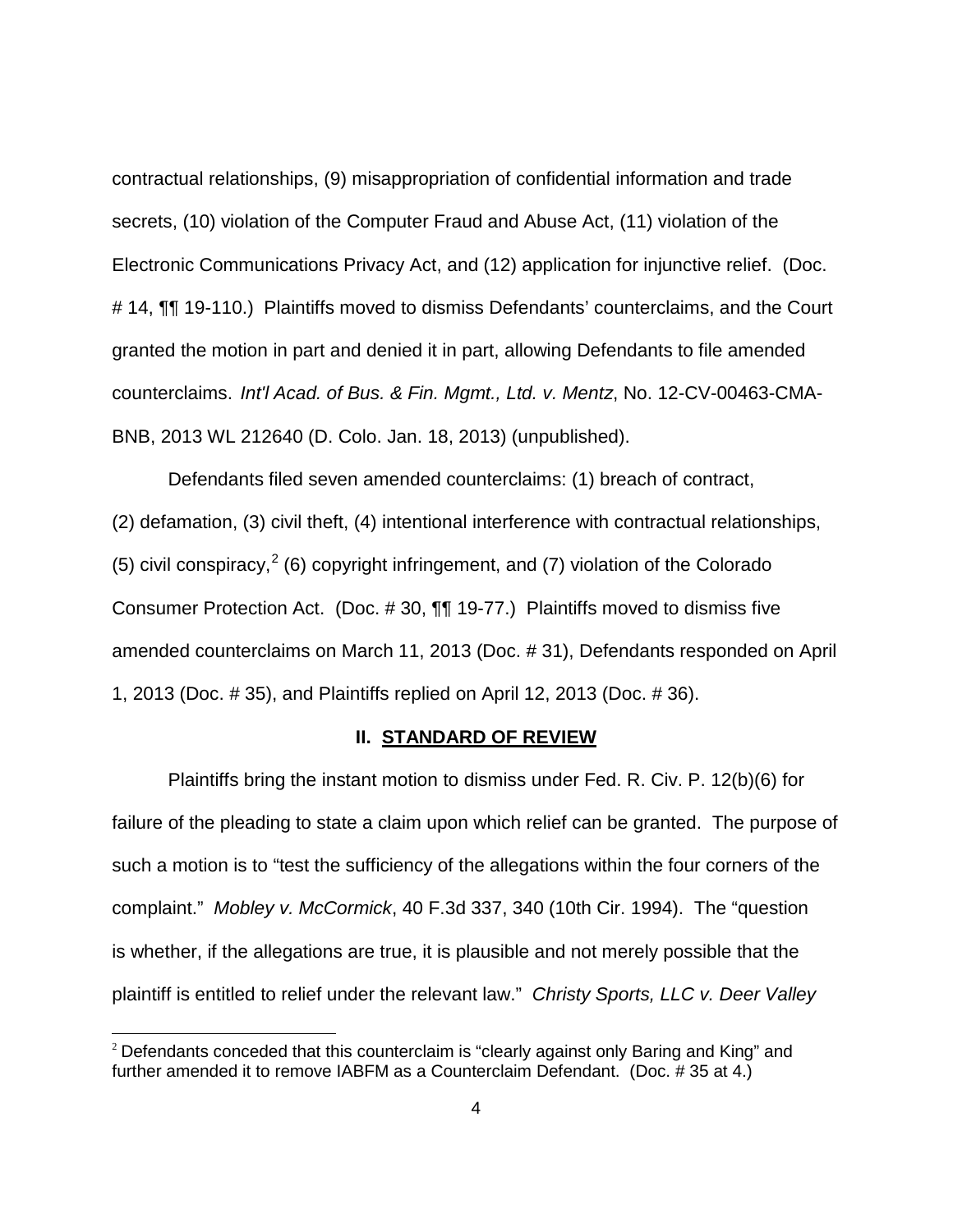Resort Co., Ltd., 555 F.3d 1188, 1192 (10th Cir. 2009). A complaint will survive a Rule 12(b)(6) motion only if it contains "enough facts to state a claim to relief that is plausible on its face." Bell Atl. Corp. v. Twombly, 550 U.S. 544, 570 (2007). "The plausibility standard is not akin to a probability requirement, but it asks for more than a sheer possibility that a defendant has acted unlawfully." Ashcroft v. Iqbal, 556 U.S. 662, 678 (2009) (quotation marks and citation omitted).

In reviewing a Rule 12(b)(6) motion, a court must accept all the well-pleaded allegations of the complaint as true and construe them in the light most favorable to the plaintiff. Williams v. Meese, 926 F.2d 994, 997 (10th Cir. 1991). Nevertheless, a complaint does not "suffice if it tenders 'naked assertion[s]' devoid of 'further factual enhancement.'" Iqbal, 556 U.S. at 678 (quoting Twombly, 550 U.S. at 557). The court's function "is not to weigh potential evidence that the parties might present at trial, but to assess whether the plaintiff's complaint alone is legally sufficient to state a claim for which relief may be granted." Miller v. Glanz, 948 F.2d 1562, 1565 (10th Cir. 1991).

#### **III. ANALYSIS**

Plaintiffs filed a motion to dismiss the third through the seventh amended counterclaims. The Court will consider each of these counterclaims in turn.

# **A. THIRD AMENDED COUNTERCLAIM (Original Counterclaim # 6) – CIVIL THEFT**

Defendants allege that Plaintiffs violated Colorado law by "seizing unauthorized control" of intellectual and other property, "taking over and stealing web sites and domain names," and changing "names and addresses in the websites" to deceive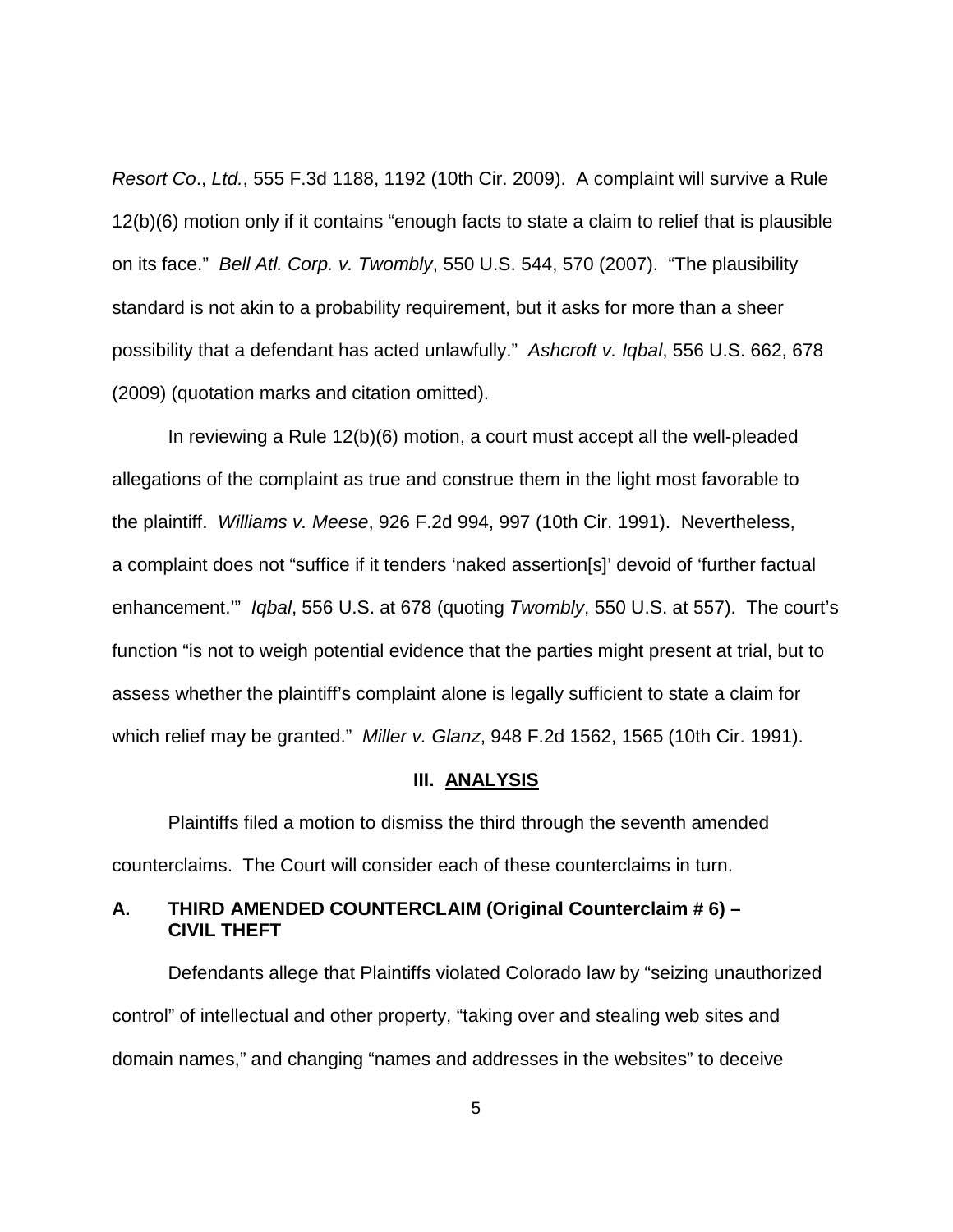members of the public out of their membership fees. (Doc. #30, ¶¶ 36, 37.) Plaintiffs argue that Defendants do not "allege any facts," so their counterclaim must fail. (Doc. # 36 at 2.) A valid claim must show that Plaintiffs obtained control over Defendants' property in circumstances amounting to theft, robbery, or burglary. See Martinez v. Nash Finch Co., 886 F. Supp. 2d 1212, 1221 (D. Colo. 2012).

Theft occurs when a person "takes another's property without authorization, or in more complicated circumstances, such as where the person, via deception, obtains the owner's authorization to take the property." Martinez, 886 F. Supp. 2d at 1221 (quoting West v. Roberts, 143 P.3d 1037, 1040 (Colo. 2006)). Defendants allege that after King left AAFM, he was able to steal websites and other property through his "access to passwords, the web site host, email accounts, files, service providers and domain name registrations and all other elements necessary to control the web sites, publications, member billing, and their content." (Doc. # 30, ¶ 35). Colo. Rev. Stat. § 18-4-405 provides that the owner of property taken by theft "may maintain an action not only against the taker thereof but also against any person in whose possession he finds the property." Defendants allege that the stolen websites redirected customers from AAFM to Plaintiffs, who "knowingly, and with intent to do so, took, stole, and permanently deprived [Defendants] of substantial monies." (Id., ¶ 37.) Therefore, the claim of theft is appropriately brought against all Plaintiffs.

Plaintiffs contend that the amended counterclaim is without factual basis regarding "when the change of control occurred, who participated, what customers were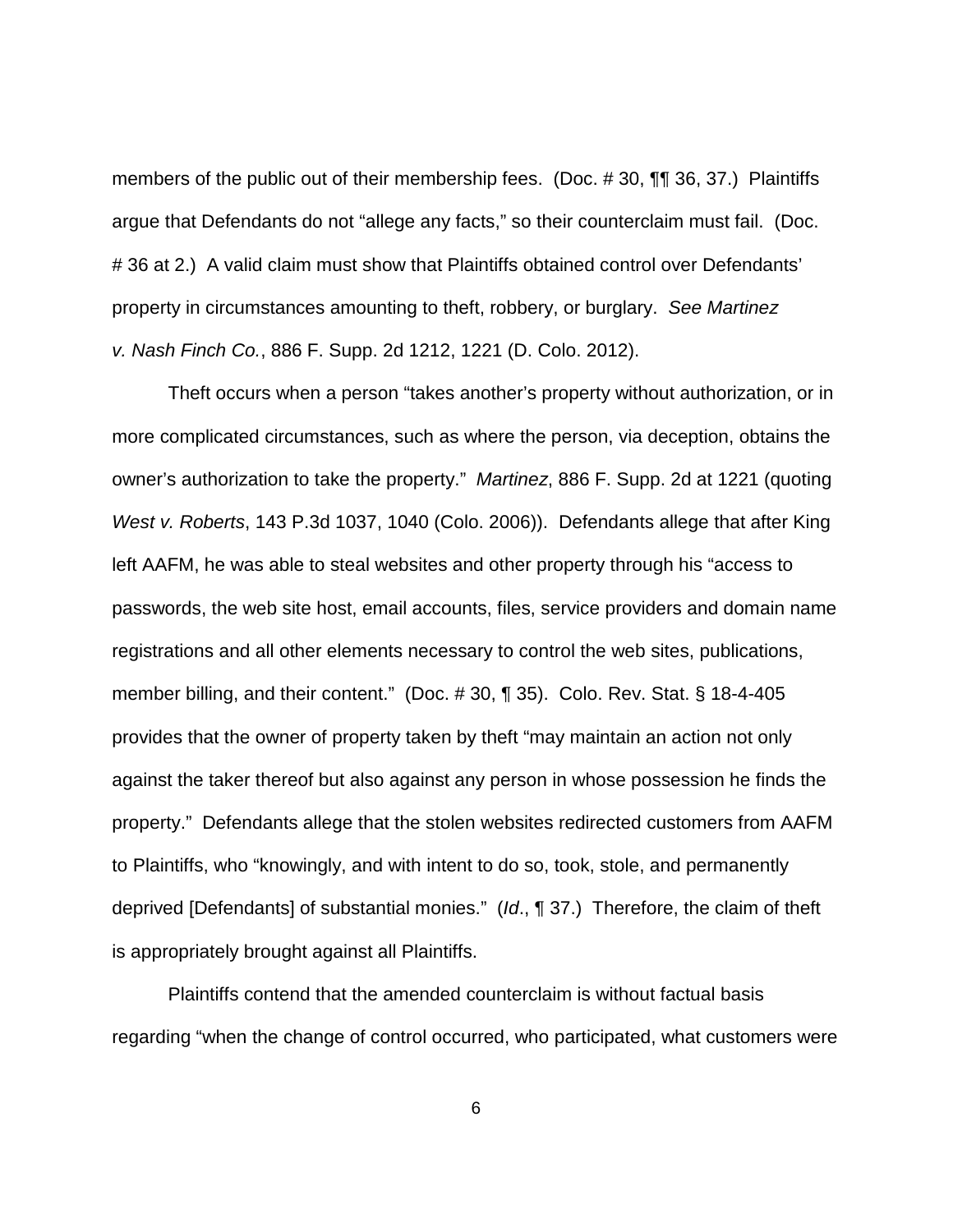'tricked,' [and] how much money was lost." (Doc. # 36 at 2.) However, Defendants allege facts in each of these areas: the change in control occurred after termination of King's and Baring's relationship with Defendants, it was Plaintiffs who participated in the theft, and the customers who were tricked were "members, customers, and potential customers of AAFM." (Doc. # 30, ¶¶ 36-38.) Defendants also suggest that the amount of money lost should be determined at trial. (Id., ¶ 39). Therefore, the Court finds Defendants' civil theft allegations sufficient to state a counterclaim upon which relief may be granted.

# **B. FOURTH AMENDED COUNTERCLAIM (Original Counterclaim # 8) – INTENTIONAL INTERFERENCE WITH CONTRACTUAL RELATIONSHIPS**

Defendants allege that Plaintiffs intentionally interfered with their contractual relationships. Plaintiffs argue that the counterclaim contains no allegations that they knew of a contract between Defendants and a third party, no facts to permit the inference that the contract was breached due to Plaintiffs' action, and no claim of specific injury suffered by Defendants. $3$  (Doc. # 31 at 7.) "To be liable for intentional interference with contract, a defendant must (1) be aware of a contract between two parties, (2) intend that one of the parties breach the contract, and (3) induce the party to breach or make it impossible for the party to perform the contract." Krystkowiak v. W.O. Brisben Cos., Inc., 90 P.3d 859, 871 (Colo. 2004).

 $\overline{a}$ 

<span id="page-6-0"></span> $3$  Though Defendants bring a claim for intentional interference with contractual relationships, Plaintiffs urge the Court to apply a different test that pre-dates Krystkowiak and applies to claims for **tortious** interference with contracts. (Doc. # 31 at 6); see R-G Denver, Ltd. v. First City Holdings of Colo., Inc., 789 F.2d 1469, 1474 (10th Cir. 1986) (citing Comtrol, Inc. v. Mountain States Tel. and Telegraph Co., 513 P.2d 1082 (Colo. App. 1973)). The Court declines to do so.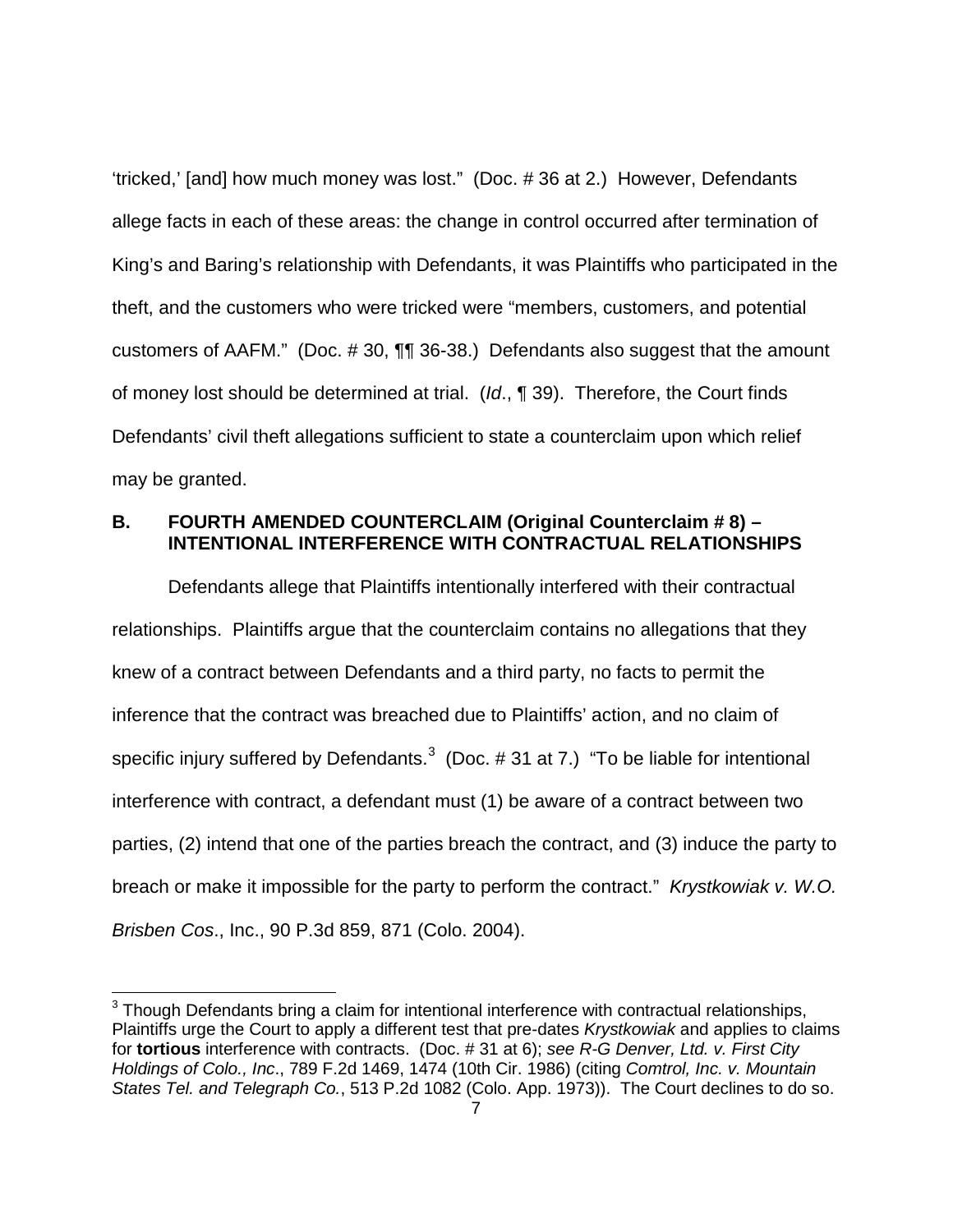Defendants' pleading contains allegations under each of the Krystkowiak factors. First, Defendants allege that Baring and King were aware of contracts Defendants had with Messrs. Li and Thong. (Doc. #30 at ¶ 44.) Second, they allege that Plaintiffs intended Li and Thong to breach the contract as evidenced by Plaintiffs' knowing engagement "in a campaign of defamation, lies, assault and injury against [Defendants]." (Id. at ¶ 47.) Finally, Defendants allege that Plaintiffs induced Li and Thong to breach the contract. (Id.) Because the amended counterclaim satisfies the three Krystkowiak factors, it is sufficient to state a contractual interference claim.

## **C. FIFTH AMENDED COUNTERCLAIM (Original Counterclaim # 7) – CIVIL CONSPIRACY**

Defendants allege civil conspiracy in that Plaintiffs Baring and King conspired to take over and steal websites and other property. (Doc. # 30, ¶ 55.) Plaintiffs contend that Defendants fail "to articulate what the individual Plaintiffs did, and when and how they did it, when they allegedly conspired to steal Defendants' website and materials." (Doc. # 31 at 8.) In contending so, Plaintiffs confuse the Tenth Circuit's suggestion for how "a district court might helpfully advise a *pro se* litigant," Nasious v. Two Unknown B.I.C.E. Agents, 492 F.3d 1158, 1163 (2007), with the actual elements required to state a civil conspiracy claim. Parties asserting civil conspiracy claims must allege: "(1) two or more persons; (2) an object to be accomplished; (3) a meeting of the minds on the object or course of action; (4) an unlawful overt act; and (5) damages as to the proximate result." Scott v. Hern, 216 F.3d 897, 918 (10th Cir. 2000) (internal citation and quotation marks omitted); Natural Wealth Real Estate, Inc. v. Cohen, No. 05-cv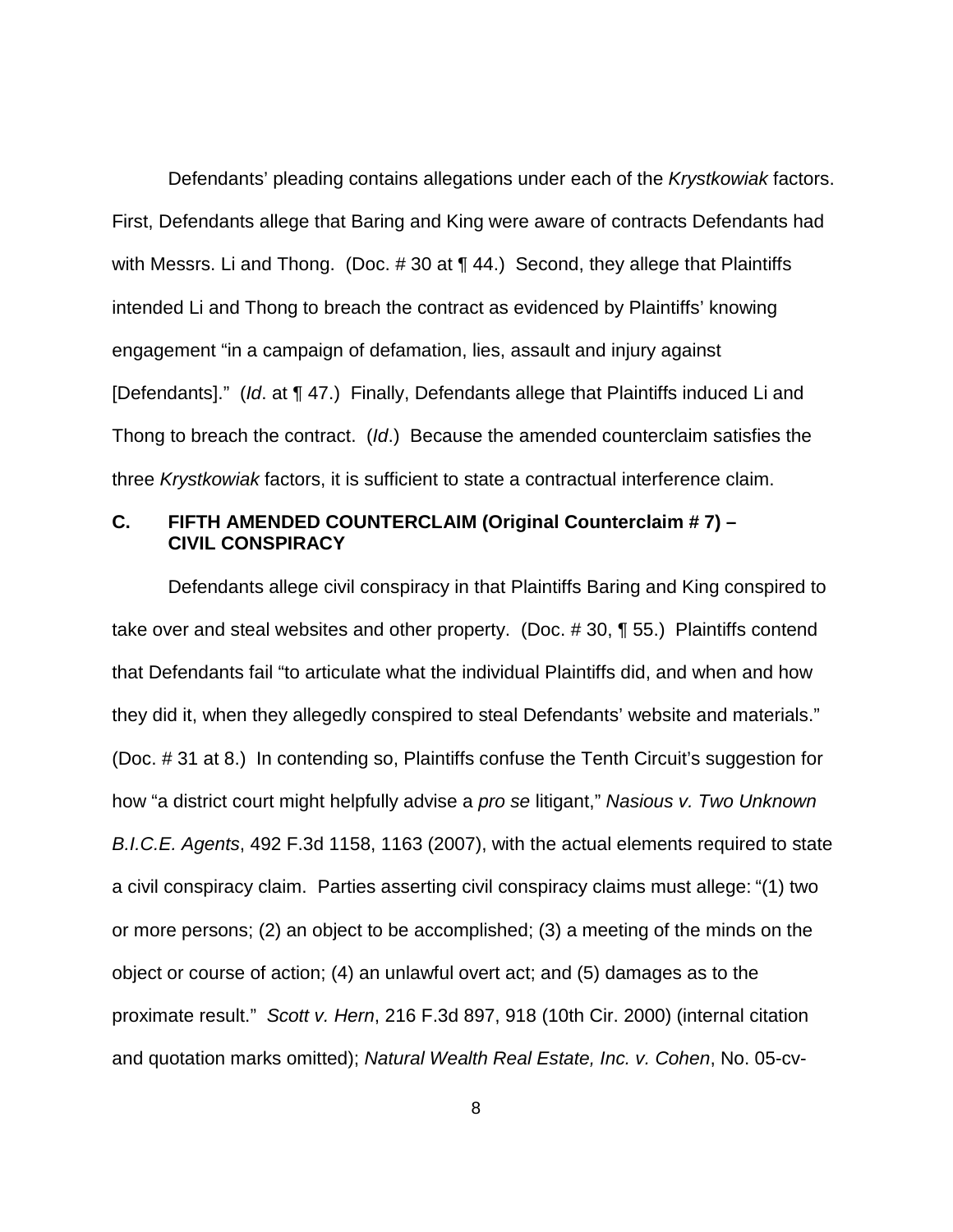01233-LTB-MJW, 2006 WL 3500624, at \*7 (D. Colo. Dec. 4, 2006) (unpublished) (quoting Jet Courier Service, Inc. v. Mulei, 771 P.2d 486, 502 (Colo.1989)).

By naming King and Baring and alleging that they "agreed, by words or conduct to accomplish the unlawful goals of stealing and converting the web sites" and other property (Doc. # 30, ¶ 55), Defendants satisfy elements (1), (2), and (3) of the fiveelement Scott test. They satisfy elements (4) and (5) by referring to paragraphs 36-38, in which the unlawful overt act of theft is described (id.,  $\P$  36, 37) and damages are alleged in the form of foregone benefits, financial or otherwise, from the diverted AAFM members (id.,  $\P$  38).<sup>[4](#page-6-0)</sup> Therefore, the Court finds Defendants' allegations of civil conspiracy sufficient to state a counterclaim (against Plaintiffs Baring and King only).

## **D. SIXTH AMENDED COUNTERCLAIM (Original Counterclaim # 5) – COPYRIGHT INFRINGEMENT**

Defendants allege that Plaintiffs violated the United States Copyright Act, 17 U.S.C. § 101, et seq., by making stolen copyrighted works available on the Internet from "servers located in the State of Arizona in the United States." (Doc. # 30, ¶ 62). Plaintiffs argue that Defendants did not allege domestic copyright infringement, ownership of a valid copyright, or the copying of protected material, and also did not justify IABFM's inclusion as a counterclaim defendant. (Doc. # 31 at 8-10.)

<span id="page-8-0"></span>To state a copyright infringement claim, Defendants "must show: (1) ownership of a valid copyright, and (2) copying by the [Plaintiffs] of protected components of the

 $\overline{a}$ 

 $4$  The Court admonished Defendants for "shotgun pleading," Int'l Acad. of Bus. & Fin. Mgmt., Ltd. v. Mentz, No. 12-CV-00463-CMA-BNB, 2013 WL 212640, at \*7 (D. Colo. Jan. 18, 2013) (unpublished), but reference to certain united, enumerated paragraphs here is acceptable.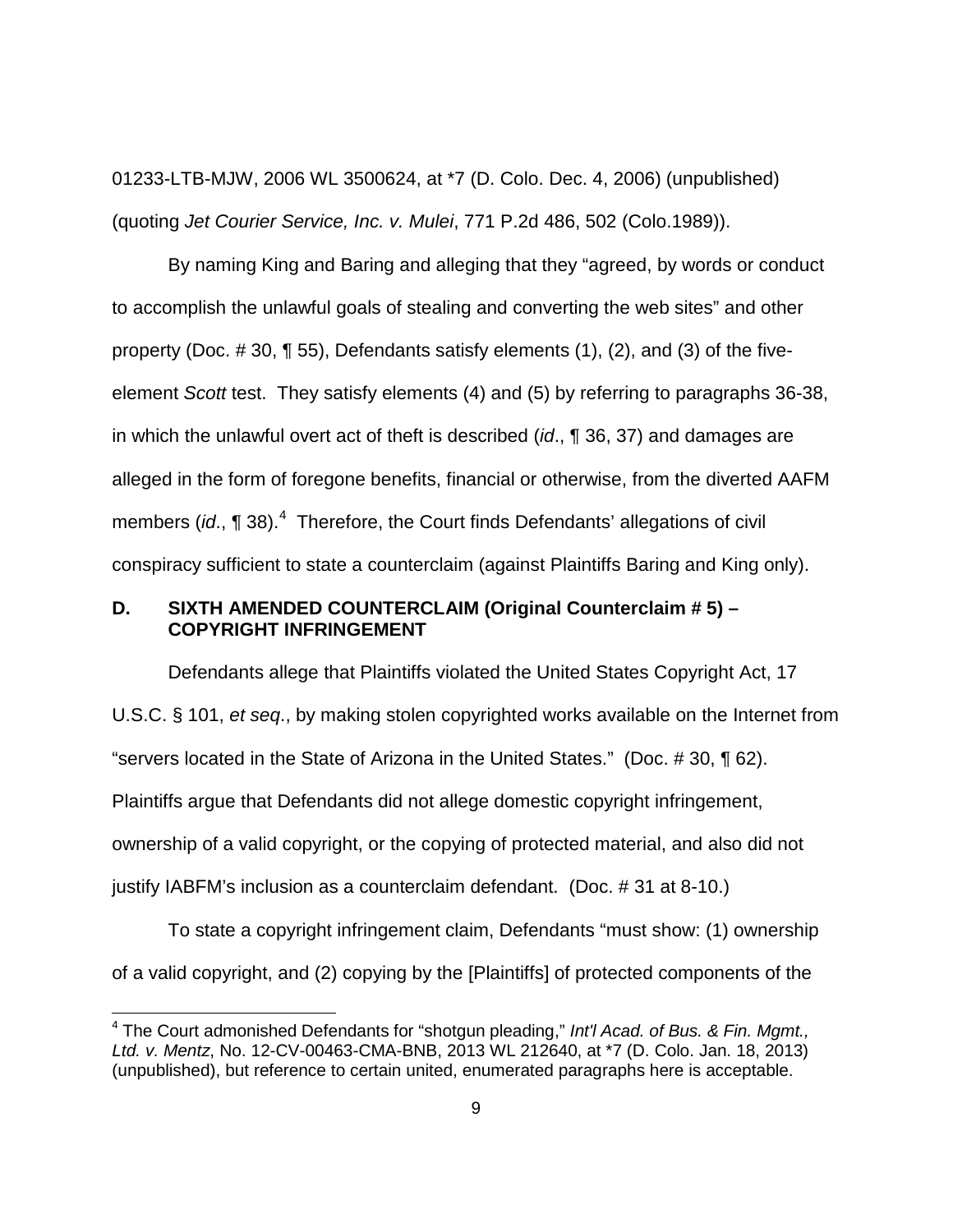copyrighted material." Gates Rubber Co. v. Bando Chem. Indus., Ltd., 9 F.3d 823, 831 (10th Cir. 1993). Allegations of completely extraterritorial infringement do not suffice to state a claim. Subafilms, Ltd. v. MGM-Pathe Commc'ns Co., 24 F.3d 1088, 1094 (9th Cir. 1994) (en banc); L.A. News Serv. v. Reuters Television Int'l, Ltd., 149 F.3d 987, 990-91 (9th Cir. 1998) (a plaintiff may recover damages for extraterritorial distribution of copyrighted works if at least one alleged act of infringement is completed entirely within the United States).

To meet their burden here, Defendants must satisfy both Gates factors, show domestic infringement, and justify including IABFM as a Counterclaim Defendant. First, Defendants list five copyright registration numbers (Doc. # 30, ¶ 62) to satisfy the factor of copyright ownership. 17 U.S.C. § 410(c) ("In any judicial proceedings the certificate of a registration . . . shall constitute prima facie evidence of the validity of the copyright . . . ."). Defendants then allege that entire copyrighted works were stolen and transferred to servers under Plaintiffs' control (Doc. # 30, ¶¶ 62-64) to satisfy the second Gates factor – copying protected components of the work. Plaintiffs' assertion that this allegation fails because Defendants do not allege facts identifying the particular protected components of the material (Doc. # 31 at 10) is unavailing; such particularity is required "in contexts addressing the merits of a claim, [but] not a motion to dismiss." Skelton Fibres Ltd. v. Canas, No. 96 Civ. 6031 DLC, 1997 WL 97835, at \*3 (S.D.N.Y. Mar. 6, 1997) (unpublished). Third, Defendants show domestic infringement by alleging that Plaintiffs stole their copyrighted works, domiciled stolen domains in the United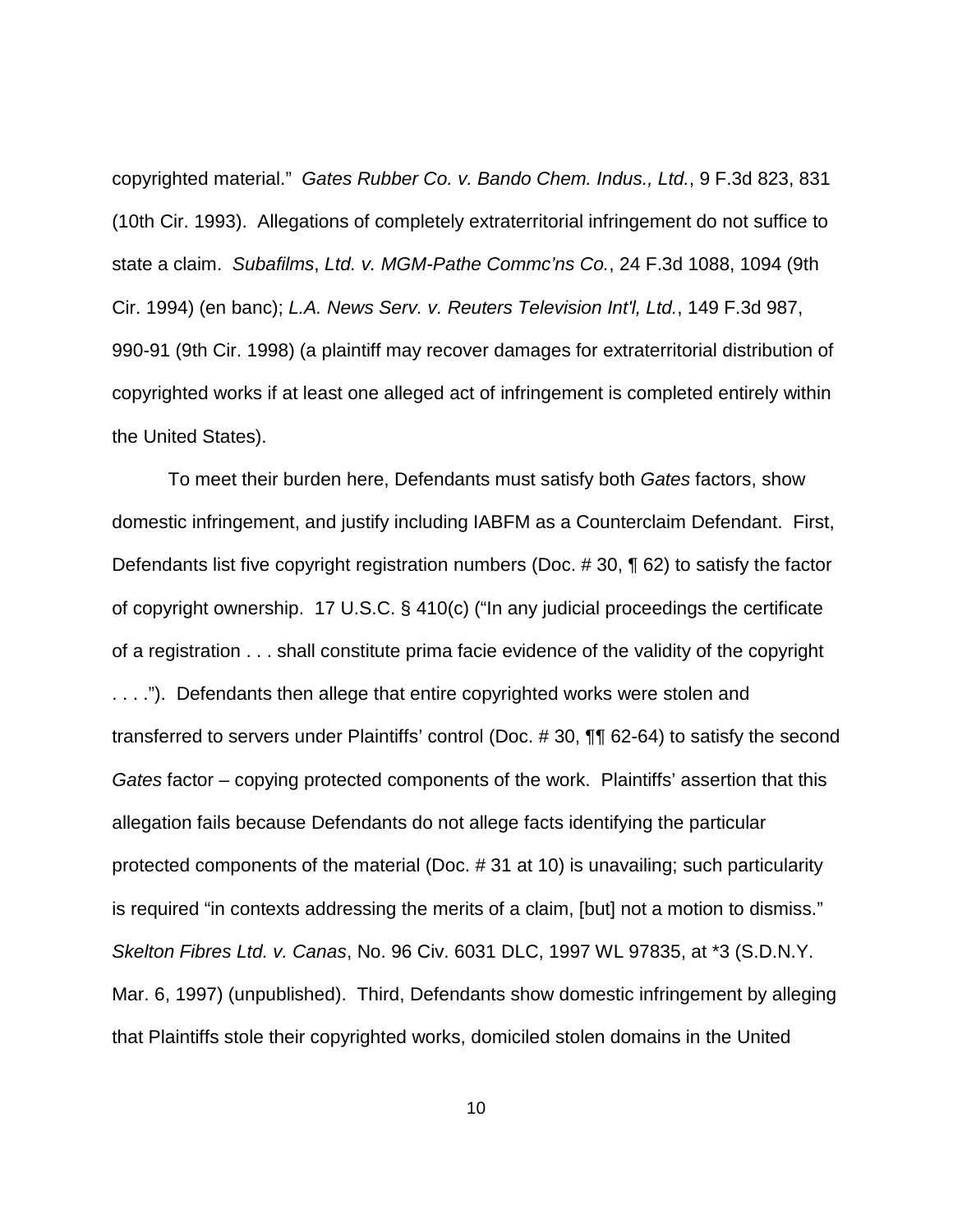States on GoDaddy.com, and made the works and domains available from servers located in Arizona. (Doc. # 30, ¶ 62.) Finally, Defendants properly included King, Baring, and IABFM as Defendants to this counterclaim. Cf. Feder v. Videotrip Corp., 697 F. Supp. 1165, 1177 (D. Colo. 1988) (copyright infringement claims, which are typically brought forth against corporations, may also "be asserted against a stockholder or officer of a corporation . . . ."). Therefore, Defendants' copyright infringement allegations are sufficient to state a counterclaim.

### **E. SEVENTH AMENDED COUNTERCLAIM (Original Counterclaim # 4) – VIOLATION OF COLORADO CONSUMER PROTECTION ACT**

Defendants assert that Plaintiffs violated the Colorado Consumer Protection Act ("CCPA" or "Act"), Colo. Rev. Stat. § 6-1-105(1)(a), (b), and (c), by engaging in deceptive trade practices. (Doc. # 30, ¶ 70.) To bring a private cause of action under the Act, Defendants must allege: "(1) that [Plaintiffs] engaged in an unfair or deceptive trade practice; (2) that the challenged practice occurred in the course of [Plaintiffs'] business, vocation, or occupation; (3) that it significantly impacts the public as actual or potential consumers of [Plaintiffs'] goods, services, or property; (4) that [Defendants] suffered injury in fact to a legally protected interest; and (5) that the challenged practice caused [Defendants'] injury." Rhino Linings USA, Inc. v. Rocky Mountain Rhino Lining, Inc., 62 P.3d 142, 146-47 (Colo. 2003) (citation omitted). Plaintiffs contend that the claim fails because it (1) does not plead with the particularity required by Fed. R. Civ. P. 9 and (2) does not plead the public impact element of the Act. (Doc. # 31 at 10, 11.)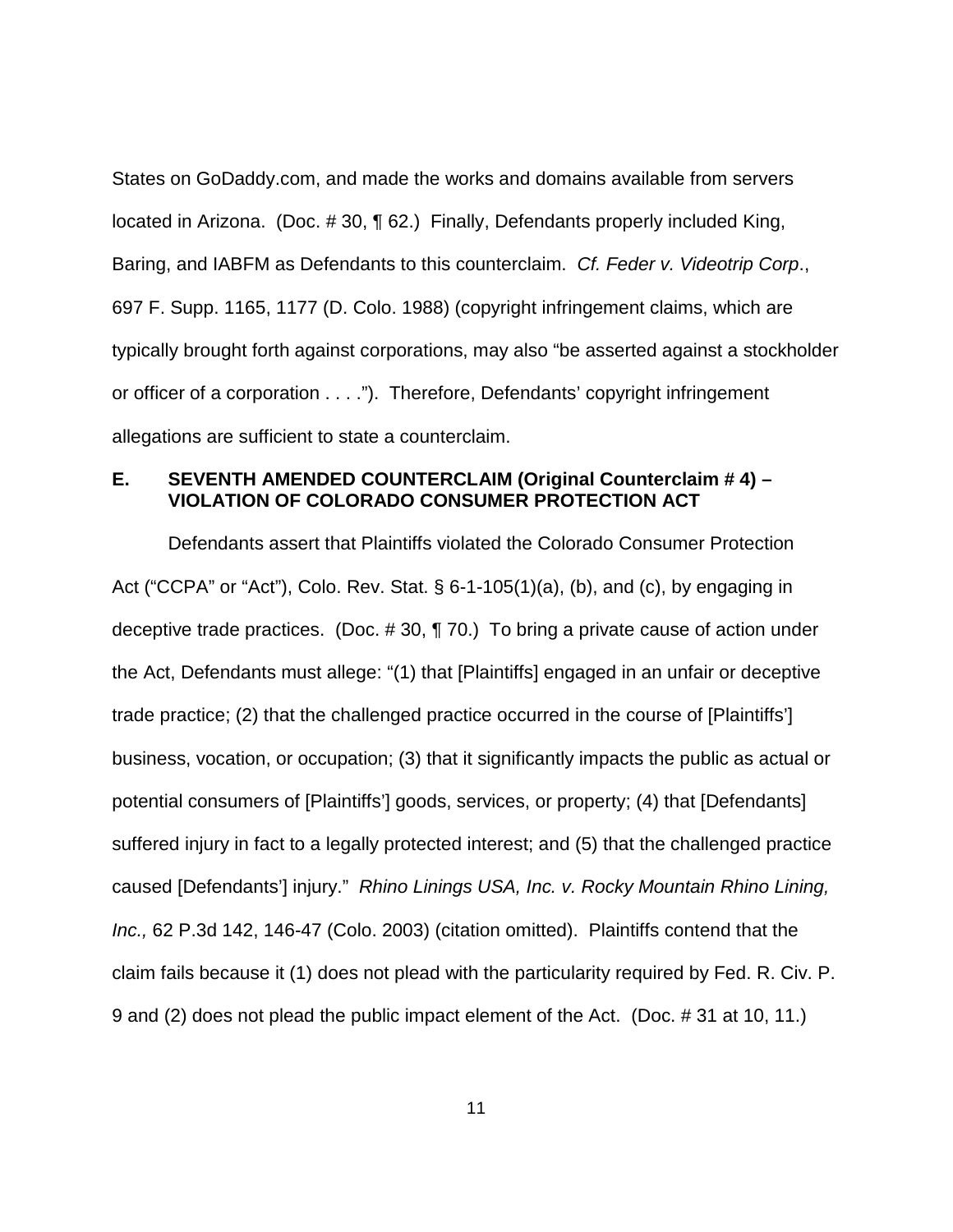### 1. Federal Rule of Civil Procedure 9

Plaintiffs contend that the counterclaim fails to meet Fed. R. Civ. P. 9(b)'s heightened pleading requirement because it does not "identify any particular statements made by Plaintiffs, how they were allegedly fraudulent, where or when they were made, and how they impacted the public." (Doc. # 31 at 11.) Under Rule 9(b), CCPA claims must be pled with particularity. Gates Corp. v. Dorman Prods., Inc., No. 09-cv-02058, 2009 WL 5126556, at \*5 (D. Colo. Dec. 18, 2009) (unpublished); Duran v. Clover Club Foods Co., 616 F. Supp. 790, 793 (D. Colo. 1985). Fed. R. Civ. P. 9(b) provides that in "all averments of fraud or mistake, the circumstances constituting fraud or mistake shall be stated with particularity." While "claims under the Act are not precisely actions for fraud . . . allegations of deceptive trade practices under the Act are subject to Rule 9(b)'s requirement of particularity." Duran, 616 F. Supp. at 793. However, such particularity "only requires identification of the circumstances constituting fraud." Id. (internal quotation marks and citations omitted). Moreover, the Federal Rules of Civil Procedure

do not require a factual basis for every allegation. Nor must every allegation, taken in isolation, contain all the necessary information. Rather, to avoid dismissal under Rules 9(b) and 8(a), plaintiffs need only show that, taken as a whole, a complaint entitles them to relief.

U.S. ex rel. Lemmon v. Envirocare of Utah, Inc., 614 F.3d 1163, 1173 (10th Cir. 2010).

Therefore, this Court must determine if the allegations are sufficiently particular regarding the circumstances, when taken as a whole, to entitle Defendants to relief. Defendants set forth the time as March 2009 to the present. (Doc. # 30, ¶ 69.) They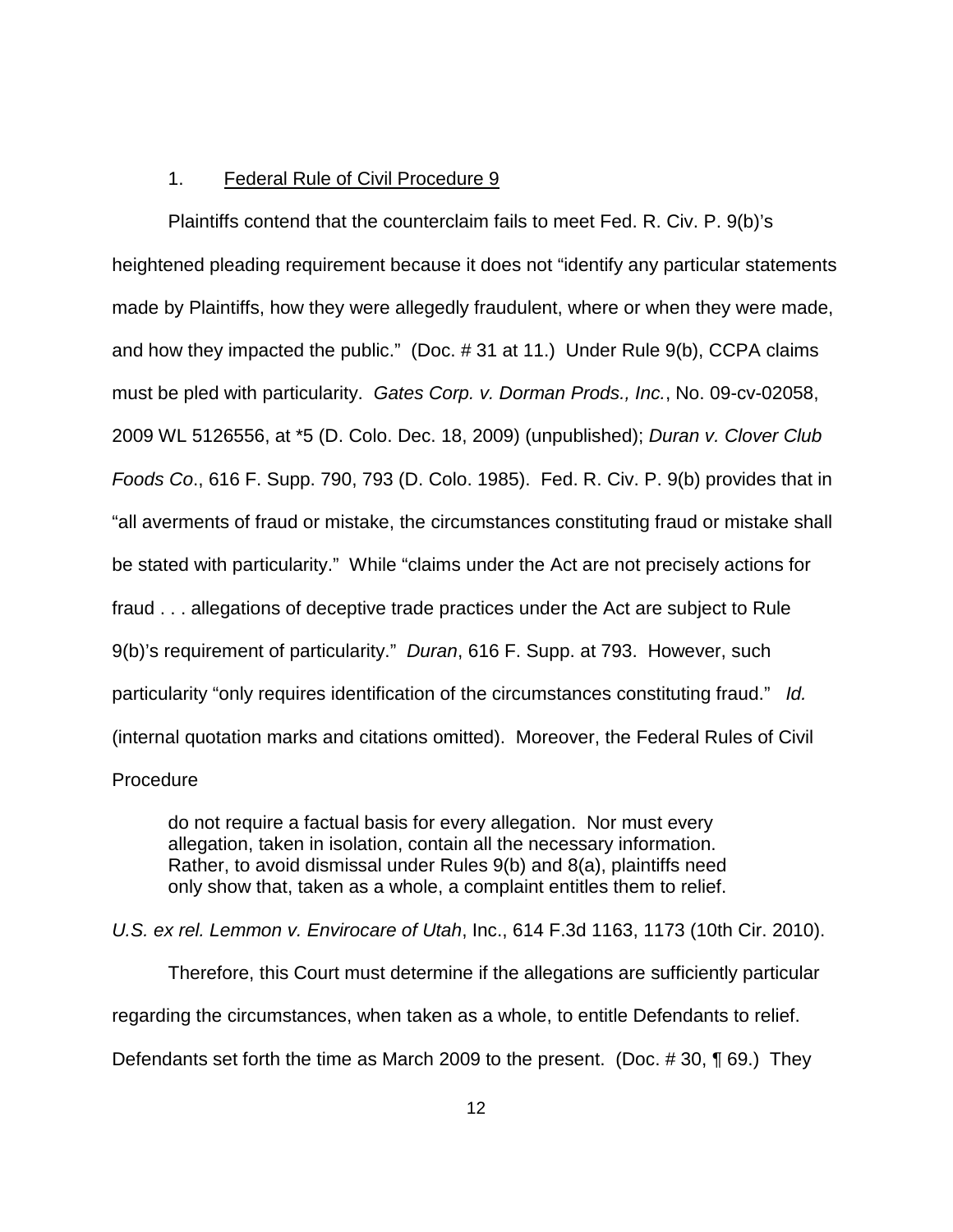name the place as Arizona – and in the virtual sphere, the websites "www.aafm.org, www.aapmglobal.com, www.aafm.asia and www.aapmapac.com." (Id., ¶ 62.) They identify Plaintiffs as those who allegedly changed "names and addresses in the web sites" (id.,  $\P$  70) and engaged in the deceptive trade practices (id.,  $\P$ , 69-75). Defendants set forth the consequences of said practices: the public was deceived into sending money and fees to Plaintiffs instead of to AAFM. (Id., ¶ 70.)

Defendants' identification of the circumstances of the deceptive trade practices meets Rule 9(b)'s heightened pleading requirement for CCPA claims. By alleging "the time, place and contents of the false representation [and] the identity of the party making the false statements and the consequences thereof," Koch v. Koch Indus., Inc., 203 F.3d 1202, 1236 (10th Cir. 2000), Defendants have satisfied Rule 9(b).

### 2. Public Impact Element

Plaintiffs contend that the counterclaim is "clearly insufficient" to plead the public impact element of a CCPA claim because it "generically asserts that actual and potential customers have been affected – nothing more." (Doc. # 31 at 11.) For public impact to be sufficiently pleaded in a CCPA claim, the challenged trade practice must be shown to have significantly impacted the public. Rhino Linings, 62 P.3d at 146-47. The three factors a Court analyzes to determine whether such a pleading is sufficient are: "(1) the number of consumers directly affected by the challenged practice; (2) the relative sophistication and bargaining power of the consumers affected by the challenged practice; and (3) evidence that the challenged practice has previously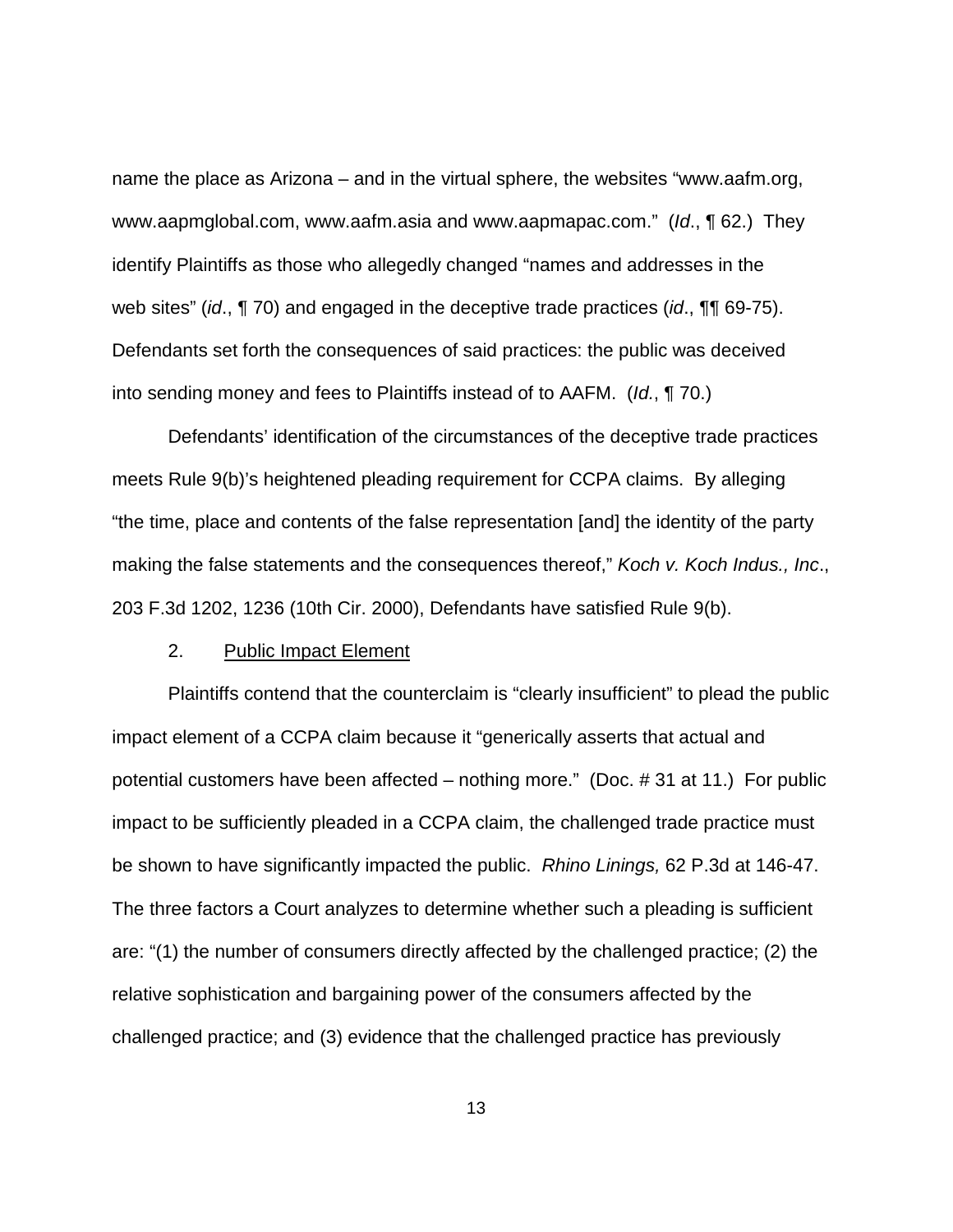impacted other consumers or has the significant potential to do so in the future." Id. at 149 (citing Martinez v. Lewis, 969 P.2d 213, 222 (Colo. 1998)).

# a) Number of consumers directly affected by the alleged deceptive trade practice

Defendants assert that Plaintiffs' acts "significantly impact the public as actual or

potential customers of [Plaintiffs'] goods and services." (Doc. # 30, ¶ 73.) By itself, this

"'formulaic recitation of the elements of a cause of action'" would not pass muster, Iqbal,

556 U.S. at 678 (quoting Twombly, 550 U.S. at 555), and Plaintiffs contention that the

counterclaim is generic and "nothing more" (Doc. # 31 at 11) would be correct.

The counterclaim, however, includes additional, specific allegations of public reach:

Through the controlled and altered web sites and with the aid of the stolen service marks, domain names, copyrighted manuals, business data and member information that was included in the content of the web sites, [Plaintiffs], through impersonation of AAFM, engaged in communications with members, customers, and potential customers of AAFM, that believed they were communicating with authorized agents of AAFM, so as to divert members and potential members and their payments to [Plaintiffs].

(Doc.  $\# 30, \P 71.$ )

The question is whether those allegations are sufficient to meet the requisite pleading standard – that is, whether the complaint "contain[s] sufficient factual matter, accepted as true, to 'state a claim for relief that is plausible on its face.'" Iqbal, 556 U.S. at 678 (quoting Twombly, 550 U.S. at 570). While not alleging the specific number of actual or potential customers affected, Defendants suggest a broad scheme that was perpetrated on at least four websites and involved direct "communications with members, customers, and potential customers." (Doc. #30, ¶¶ 69-71); cf. Hall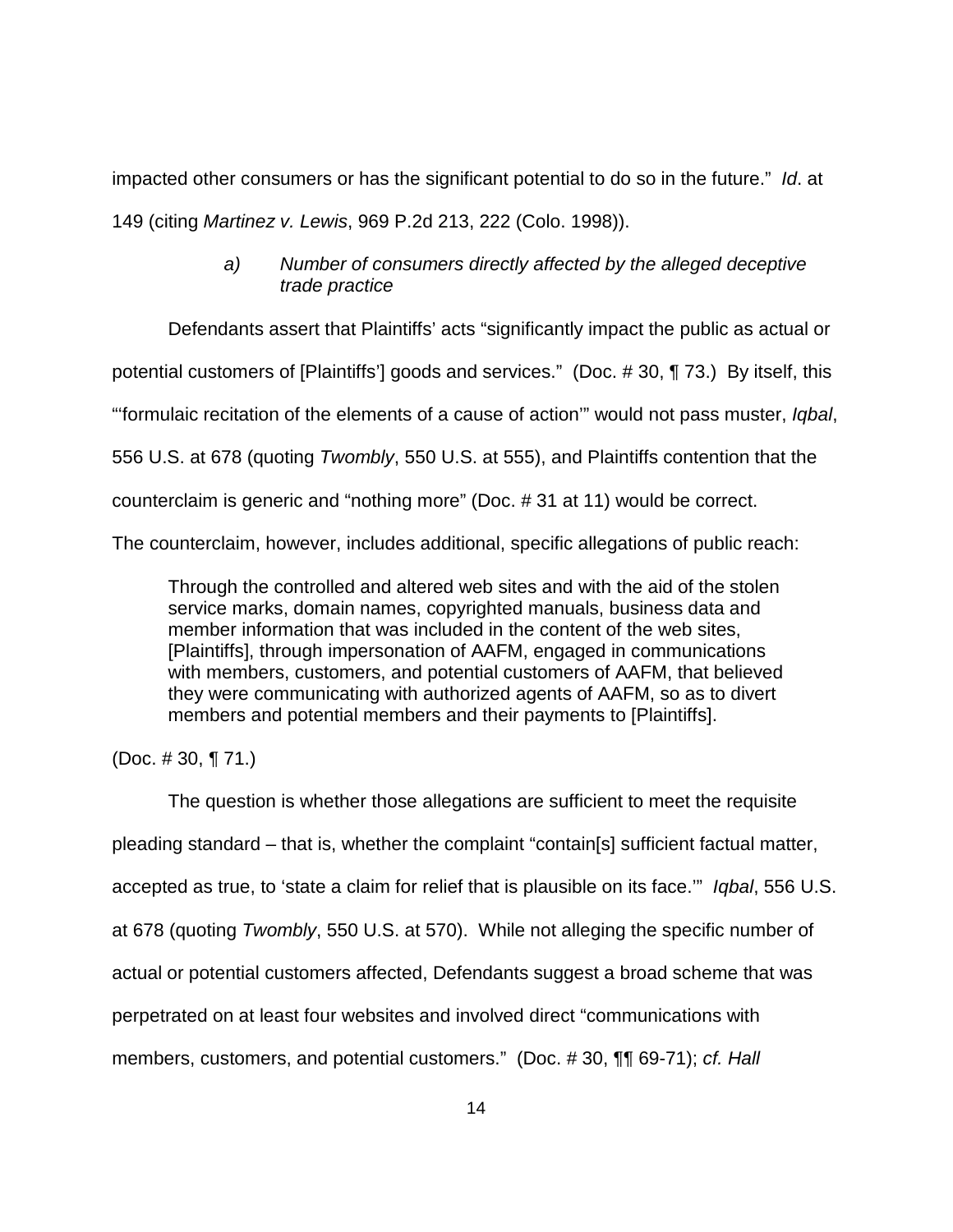v. Walter, 969 P.2d 224, 235 (Colo. 1998) (defendants' practices "implicated the public as consumers because the misrepresentations were directed at the market generally, taking the form of widespread advertisements and deception of actual and prospective purchasers"). Given that the alleged deception prevented Defendants from receiving communication from their customers and the public at large, it would be unrealistic to require them to plead the actual number of individuals affected.

### b) Relative sophistication and bargaining power of the consumers affected by the challenged practice

The second public impact factor is the relative sophistication and bargaining power of the parties. See Martinez, 969 P.2d at 222. Here, the consumers affected were "public members, customers, and existing or potential business partners of AAFM." (Doc. # 30, ¶ 70.) Plaintiffs, on the other hand, were experienced trainers, webmasters, and teachers. (See Doc. # 14, ¶¶ 10, 11.) While AAFM members may be sophisticated businesspeople, neither party has alleged that this sophistication equates to Internet savvy or the ability to detect when one's correspondence through a known website is being transmitted to an unintended recipient. Moreover, neither party has suggested a way to assess the relative sophistication of the potential customers and individuals at large who may also have visited the websites. Thus, because of the nature of the alleged deceptive trade practice, the relative sophistication factor supports – or at least does not hamper – Defendants' ability to show significant public impact.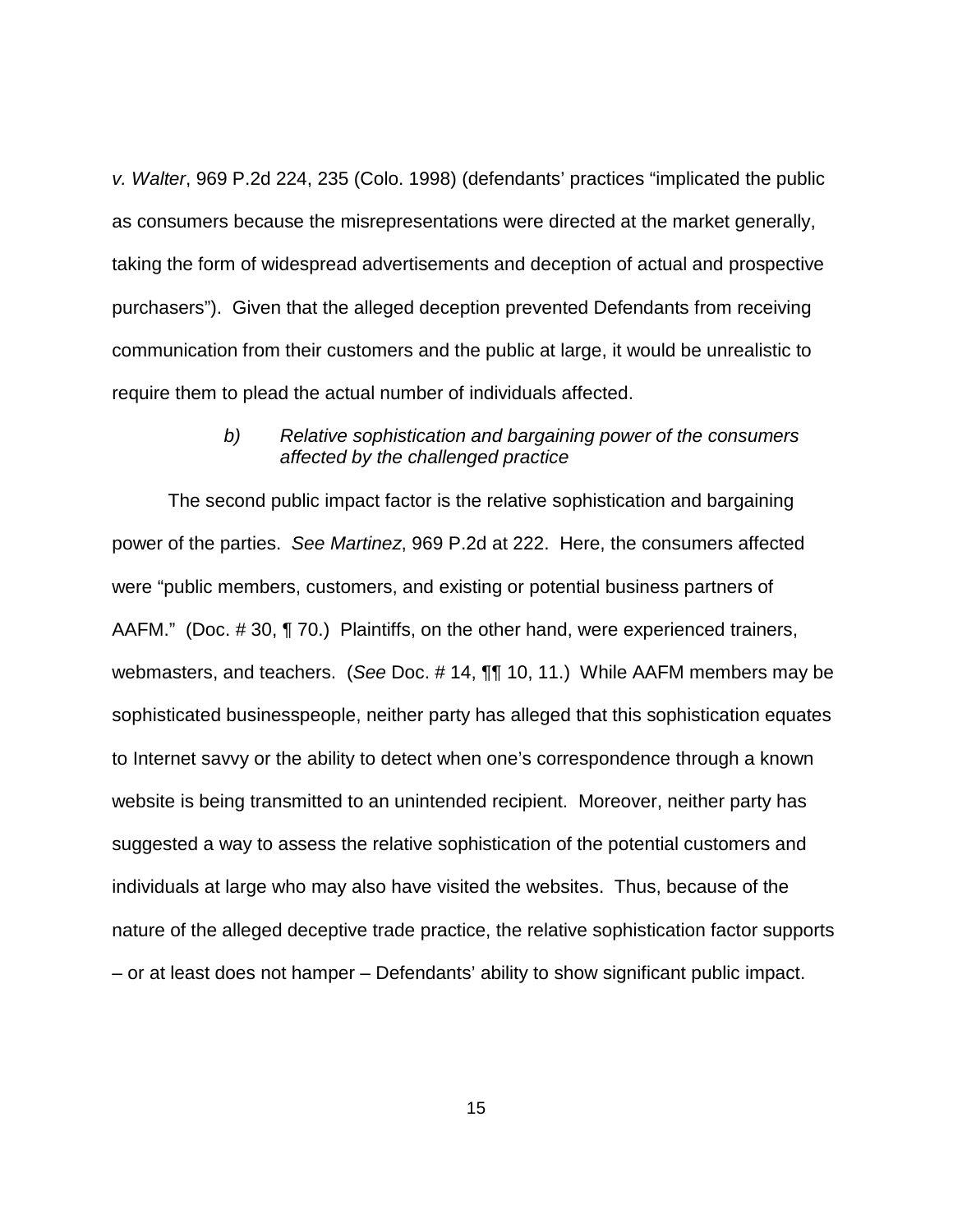### c) Challenged practice has previously impacted other consumers or has the significant potential to do so in the future

The final factor to consider in deciding if there is a significant public impact is whether "the challenged practice previously has impacted other consumers or has significant potential to do so in the future." Martinez, 969 P.2d at 222. Defendants have alleged a broad scheme that has had an impact on consumers. (Doc. # 30, ¶¶ 70, 71, 73.) The scheme has the potential to impact consumers in the future, because Plaintiffs currently maintain control over Defendants' stolen websites and domains. (Id., ¶ 69.)

Defendants' factual allegations have "nudged their claims across the line from conceivable to plausible," Twombly, 550 U.S. at 547, albeit by a very small margin. Under Rhino Linings, the three public impact factors are "relevant considerations to determine whether a challenged practice significantly impacts the public within the context of a CCPA claim." 62 P.3d at 149 (emphasis added). And under Rule 9, the particularity required of the claim is only that the circumstances of fraud be identified. Duran, 616 F. Supp. at 793. Though Defendants do not directly allege all three public impact factors or provide copious data to support their counterclaim, their allegations regarding Plaintiff's deceptive business practices identify the circumstances and facts sufficiently to satisfy the heightened pleading requirement under Fed. R. Civ. P. 9(b) and plead a valid claim for a CCPA violation.